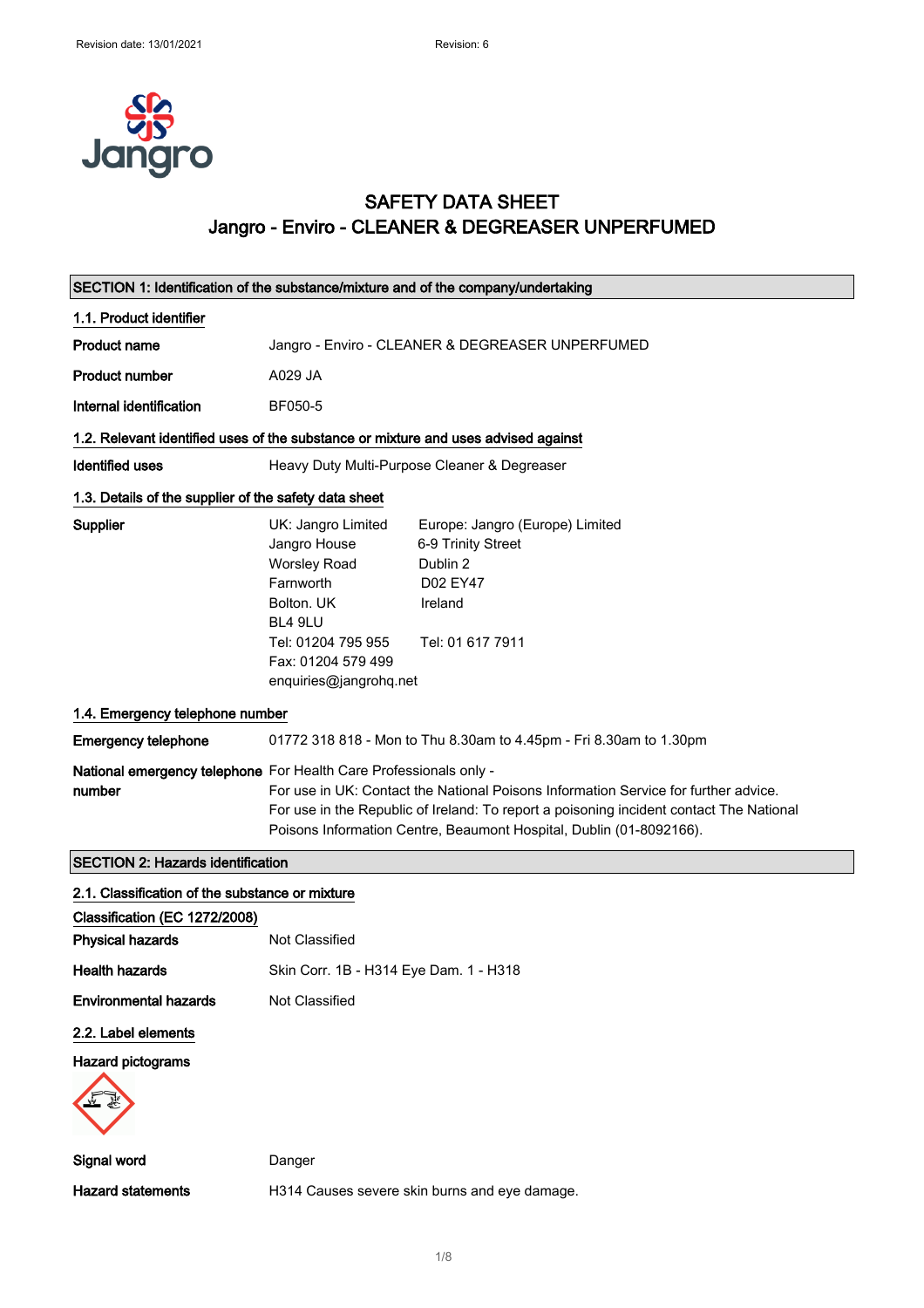| <b>Precautionary statements</b> | P <sub>102</sub> Keep out of reach of children.<br>P <sub>260</sub> Do not breathe spray.<br>P280 Wear protective gloves/ protective clothing/ eye protection/ face protection.<br>P301+P330+P331 IF SWALLOWED: Rinse mouth. Do NOT induce vomiting.<br>P303+P361+P353 IF ON SKIN (or hair): Take off immediately all contaminated clothing.<br>Rinse skin with water or shower.<br>P304+P340 IF INHALED: Remove person to fresh air and keep comfortable for breathing.<br>P305+P351+P338 IF IN EYES: Rinse cautiously with water for several minutes. Remove<br>contact lenses, if present and easy to do. Continue rinsing.<br>P315 Get immediate medical advice/attention.<br>P501 Dispose of contents/ container in accordance with local regulations. |
|---------------------------------|-------------------------------------------------------------------------------------------------------------------------------------------------------------------------------------------------------------------------------------------------------------------------------------------------------------------------------------------------------------------------------------------------------------------------------------------------------------------------------------------------------------------------------------------------------------------------------------------------------------------------------------------------------------------------------------------------------------------------------------------------------------|
| Contains                        | SODIUM METASILICATE, SODIUM HYDROXIDE                                                                                                                                                                                                                                                                                                                                                                                                                                                                                                                                                                                                                                                                                                                       |

### 2.3. Other hazards

This product does not contain any substances classified as PBT or vPvB.

## SECTION 3: Composition/information on ingredients

### 3.2. Mixtures

| SODIUM DODECYL BENZENE SULPHONATE                                                                                                  |                      |          |
|------------------------------------------------------------------------------------------------------------------------------------|----------------------|----------|
| CAS number: 68411-30-3                                                                                                             | EC number: 270-115-0 |          |
| Classification<br><b>Acute Tox. 4 - H302</b><br>Skin Irrit. 2 - H315<br>Eye Dam. 1 - H318<br>Aquatic Chronic 3 - H412              |                      |          |
| <b>SODIUM METASILICATE</b><br>CAS number: -                                                                                        |                      | $3 - 5%$ |
| Classification<br>Skin Corr. 1B - H314<br>Eye Dam. 1 - H318                                                                        |                      |          |
|                                                                                                                                    |                      |          |
| 2-BUTOXYETHANOL                                                                                                                    |                      | $3 - 5%$ |
| CAS number: 111-76-2                                                                                                               | EC number: 203-905-0 |          |
| Classification<br>Acute Tox. 4 - H302<br>Acute Tox. 4 - H312<br>Acute Tox. 4 - H332<br>Skin Irrit. 2 - H315<br>Eye Irrit. 2 - H319 |                      |          |
| SODIUM CUMENE SULPHONATE<br>CAS number: 15763-76-5                                                                                 | EC number: 239-854-6 | $3 - 5%$ |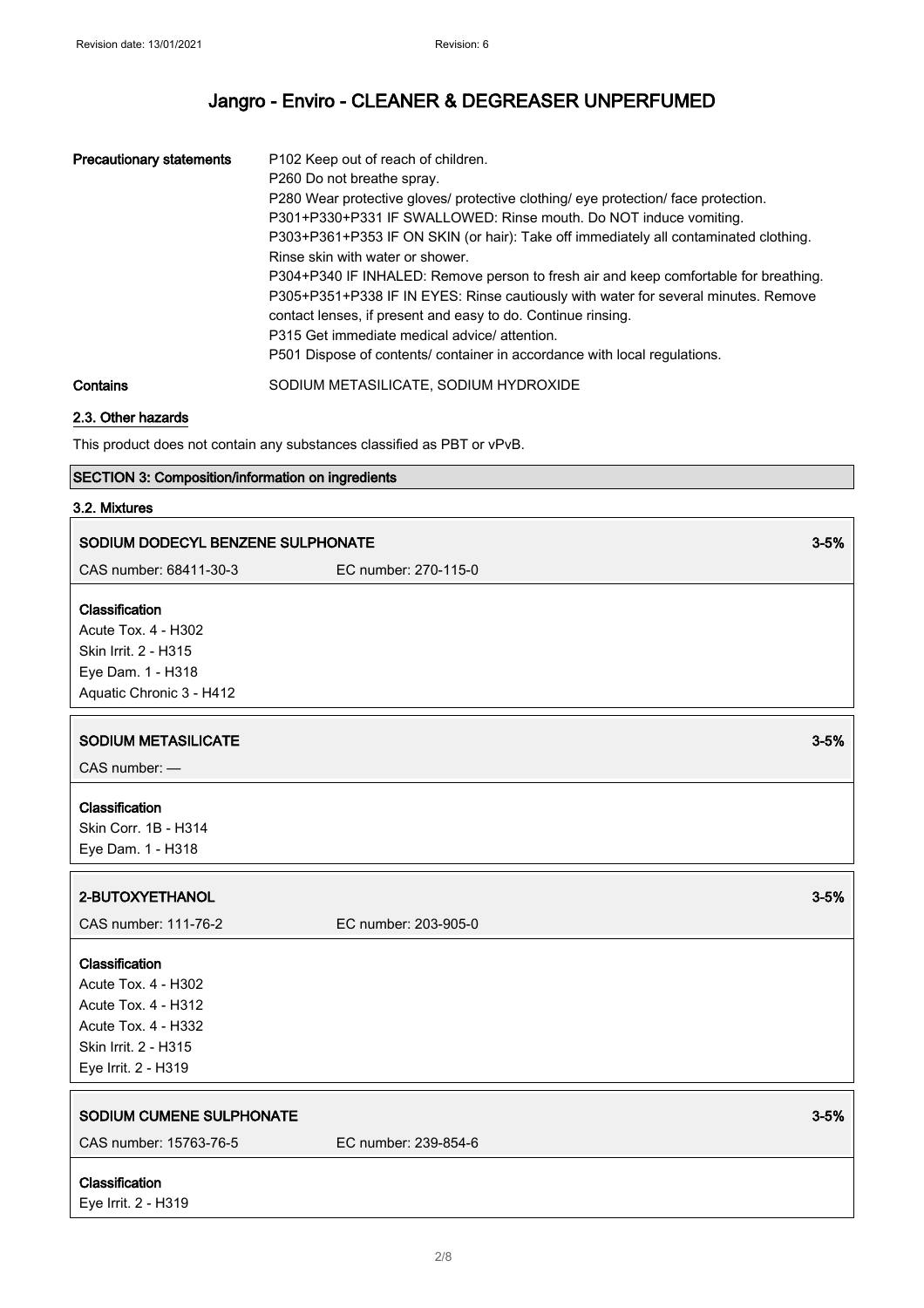| SODIUM HYDROXIDE                             |                                                                                                                      | $0.1 - 1%$                                           |
|----------------------------------------------|----------------------------------------------------------------------------------------------------------------------|------------------------------------------------------|
| CAS number: 1310-73-2                        | EC number: 215-185-5                                                                                                 | REACH registration number: 01-<br>2119457892-27-xxxx |
| Irrit. 2 (H319) $>=0.5\% < 2\%$              | Spec Conc Limits :- Skin Corr. 1A (H314) >= 5 %, Skin Corr. 1B (H314) >=2% <5 %, Skin Irrit. 2 (H315) >=0.5%<2%, Eye |                                                      |
| <b>Classification</b><br>Met. Corr. 1 - H290 |                                                                                                                      |                                                      |

Skin Corr. 1A - H314 Eye Dam. 1 - H318

The Full Text for all R-Phrases and Hazard Statements are Displayed in Section 16.

### SECTION 4: First aid measures

| 4.1. Description of first aid measures                     |                                                                                                                                                                                                                                                |  |  |  |
|------------------------------------------------------------|------------------------------------------------------------------------------------------------------------------------------------------------------------------------------------------------------------------------------------------------|--|--|--|
| Inhalation                                                 | Unlikely route of exposure as the product does not contain volatile substances. If spray/mist<br>has been inhaled, proceed as follows. Move affected person to fresh air and keep warm and<br>at rest in a position comfortable for breathing. |  |  |  |
| Ingestion                                                  | Do not induce vomiting. Give plenty of water to drink. Get medical attention immediately.                                                                                                                                                      |  |  |  |
| Skin contact                                               | Wash with plenty of water. Get medical attention promptly if symptoms occur after washing.                                                                                                                                                     |  |  |  |
| Eye contact                                                | Rinse immediately with plenty of water. Remove any contact lenses and open eyelids wide<br>apart. Get medical attention immediately. Continue to rinse.                                                                                        |  |  |  |
|                                                            | 4.2. Most important symptoms and effects, both acute and delayed                                                                                                                                                                               |  |  |  |
| General information                                        | The severity of the symptoms described will vary dependent on the concentration and the<br>length of exposure.                                                                                                                                 |  |  |  |
| Inhalation                                                 | Irritation of nose, throat and airway.                                                                                                                                                                                                         |  |  |  |
| Ingestion                                                  | May cause chemical burns in mouth and throat.                                                                                                                                                                                                  |  |  |  |
| <b>Skin contact</b>                                        | Burning pain and severe corrosive skin damage. May cause serious chemical burns to the<br>skin.                                                                                                                                                |  |  |  |
| Eye contact                                                | Severe irritation, burning and tearing. Prolonged contact causes serious eye and tissue<br>damage.                                                                                                                                             |  |  |  |
|                                                            | 4.3. Indication of any immediate medical attention and special treatment needed                                                                                                                                                                |  |  |  |
| Notes for the doctor                                       | Treat symptomatically.                                                                                                                                                                                                                         |  |  |  |
| <b>SECTION 5: Firefighting measures</b>                    |                                                                                                                                                                                                                                                |  |  |  |
| 5.1. Extinguishing media                                   |                                                                                                                                                                                                                                                |  |  |  |
| Suitable extinguishing media                               | The product is not flammable. Use fire-extinguishing media suitable for the surrounding fire.                                                                                                                                                  |  |  |  |
| 5.2. Special hazards arising from the substance or mixture |                                                                                                                                                                                                                                                |  |  |  |
| Specific hazards                                           | Thermal decomposition or combustion products may include the following substances:<br>Irritating gases or vapours.                                                                                                                             |  |  |  |
| 5.3. Advice for firefighters                               |                                                                                                                                                                                                                                                |  |  |  |
| Special protective equipment<br>for firefighters           | Wear positive-pressure self-contained breathing apparatus (SCBA) and appropriate protective<br>clothing.                                                                                                                                       |  |  |  |
| <b>SECTION 6: Accidental release measures</b>              |                                                                                                                                                                                                                                                |  |  |  |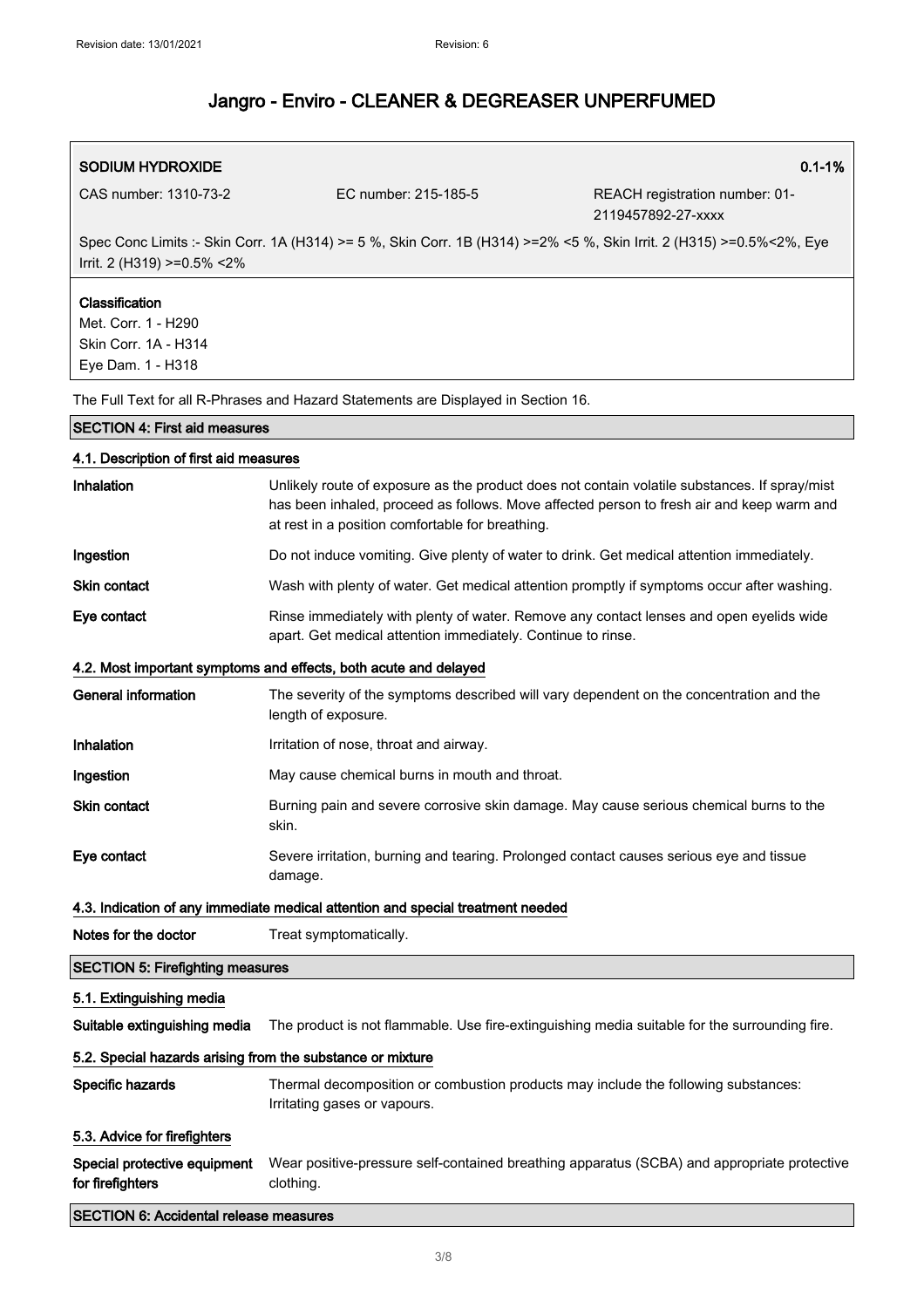#### 6.1. Personal precautions, protective equipment and emergency procedures

| <b>Personal precautions</b>                               | Wear protective clothing, gloves, eye and face protection. For personal protection, see<br>Section 8.                                                                                                                                        |  |  |  |
|-----------------------------------------------------------|----------------------------------------------------------------------------------------------------------------------------------------------------------------------------------------------------------------------------------------------|--|--|--|
| 6.2. Environmental precautions                            |                                                                                                                                                                                                                                              |  |  |  |
| <b>Environmental precautions</b>                          | Spillages or uncontrolled discharges into watercourses must be reported immediately to the<br>Environmental Agency or other appropriate regulatory body.                                                                                     |  |  |  |
| 6.3. Methods and material for containment and cleaning up |                                                                                                                                                                                                                                              |  |  |  |
| Methods for cleaning up                                   | Small Spillages: Flush away spillage with plenty of water. Large Spillages: Contain and<br>absorb spillage with sand, earth or other non-combustible material. Collect and place in<br>suitable waste disposal containers and seal securely. |  |  |  |
|                                                           | 6.4. Reference to other sections                                                                                                                                                                                                             |  |  |  |
| Reference to other sections                               | For personal protection, see Section 8.                                                                                                                                                                                                      |  |  |  |
| <b>SECTION 7: Handling and storage</b>                    |                                                                                                                                                                                                                                              |  |  |  |
| 7.1. Precautions for safe handling                        |                                                                                                                                                                                                                                              |  |  |  |
| <b>Usage precautions</b>                                  | Wear protective clothing, gloves, eye and face protection.                                                                                                                                                                                   |  |  |  |
|                                                           | 7.2. Conditions for safe storage, including any incompatibilities                                                                                                                                                                            |  |  |  |
| <b>Storage precautions</b>                                | Keep only in the original container in a cool, well-ventilated place. Store away from the<br>following materials: Oxidising materials.                                                                                                       |  |  |  |
| 7.3. Specific end use(s)                                  |                                                                                                                                                                                                                                              |  |  |  |
| Specific end use(s)                                       | The identified uses for this product are detailed in Section 1.2.                                                                                                                                                                            |  |  |  |
| Usage description                                         | See Product Information Sheet & Label for detailed use of this product.                                                                                                                                                                      |  |  |  |
| <b>SECTION 8: Exposure controls/Personal protection</b>   |                                                                                                                                                                                                                                              |  |  |  |

8.1. Control parameters Occupational exposure limits 2-BUTOXYETHANOL

Long-term exposure limit (8-hour TWA): WEL 25 ppm 123 mg/m<sup>3</sup> Short-term exposure limit (15-minute): WEL 50 ppm 246 mg/m<sup>3</sup> Sk

## SODIUM HYDROXIDE

Short-term exposure limit (15-minute): WEL 2 mg/m<sup>3</sup> WEL = Workplace Exposure Limit. Sk = Can be absorbed through skin.

#### 8.2. Exposure controls

#### Protective equipment



Appropriate engineering

Not relevant.

controls

Eye/face protection The following protection should be worn: Chemical splash goggles or face shield.

Hand protection Wear protective gloves. (Household rubber gloves.)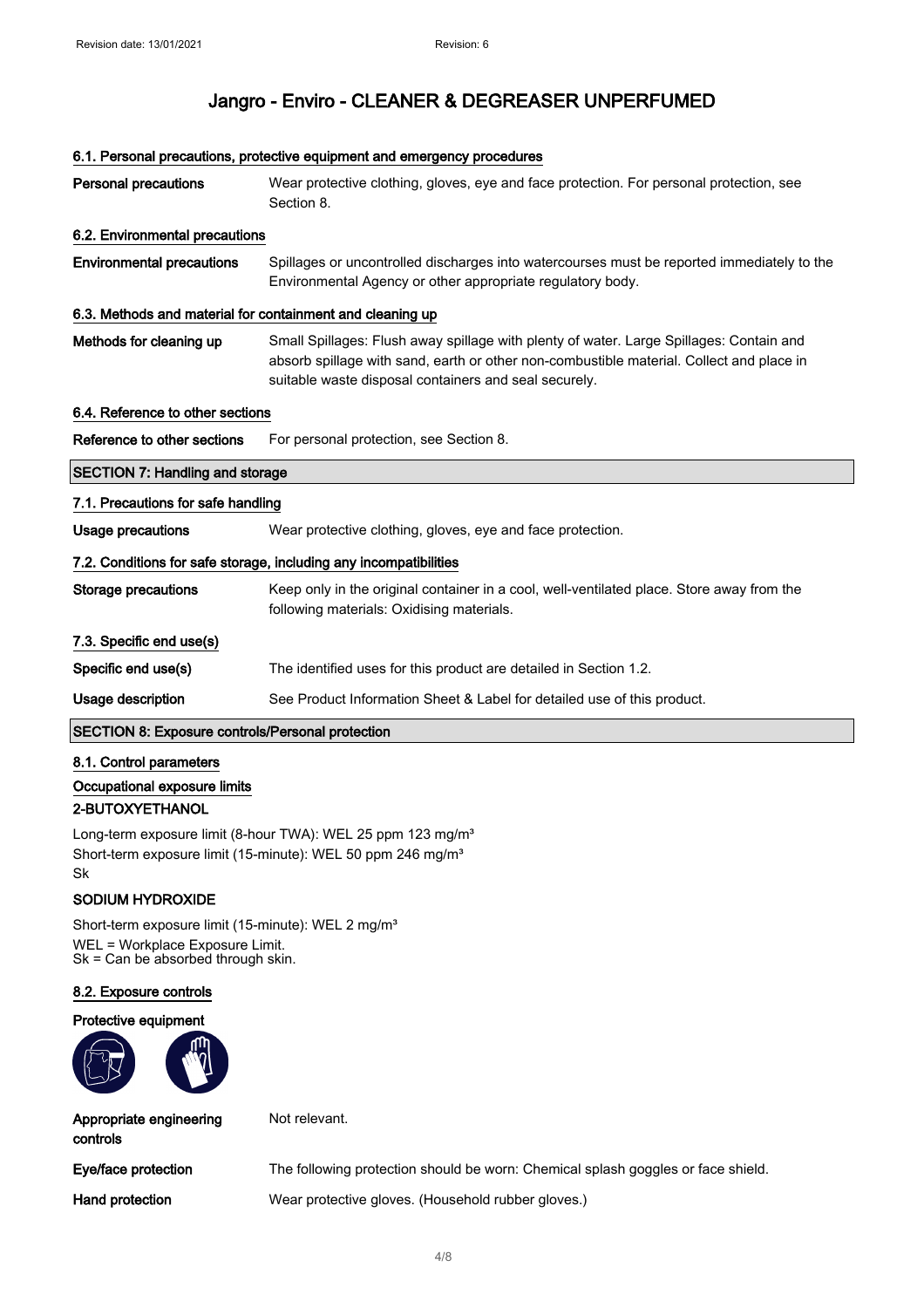| Other skin and body<br>protection                          | Wear appropriate clothing to prevent any possibility of skin contact.                                                                                                                                                                                                                    |  |  |
|------------------------------------------------------------|------------------------------------------------------------------------------------------------------------------------------------------------------------------------------------------------------------------------------------------------------------------------------------------|--|--|
| <b>Respiratory protection</b>                              | Respiratory protection not required.                                                                                                                                                                                                                                                     |  |  |
| <b>SECTION 9: Physical and chemical properties</b>         |                                                                                                                                                                                                                                                                                          |  |  |
| 9.1. Information on basic physical and chemical properties |                                                                                                                                                                                                                                                                                          |  |  |
| Appearance                                                 | Liquid.                                                                                                                                                                                                                                                                                  |  |  |
| Colour                                                     | Clear. Pale Straw.                                                                                                                                                                                                                                                                       |  |  |
| Odour                                                      | Faint Solvent.                                                                                                                                                                                                                                                                           |  |  |
| рH                                                         | pH (concentrated solution): 13.45                                                                                                                                                                                                                                                        |  |  |
| <b>Melting point</b>                                       | $-2^{\circ}C$                                                                                                                                                                                                                                                                            |  |  |
| Initial boiling point and range                            | 102°C @ 760 mm Hg                                                                                                                                                                                                                                                                        |  |  |
| Flash point                                                | Boils without flashing.                                                                                                                                                                                                                                                                  |  |  |
| <b>Relative density</b>                                    | 1.084 @ 20°C                                                                                                                                                                                                                                                                             |  |  |
| Solubility(ies)                                            | Soluble in water.                                                                                                                                                                                                                                                                        |  |  |
| 9.2. Other information                                     |                                                                                                                                                                                                                                                                                          |  |  |
| Other information                                          | None.                                                                                                                                                                                                                                                                                    |  |  |
| <b>SECTION 10: Stability and reactivity</b>                |                                                                                                                                                                                                                                                                                          |  |  |
| 10.1. Reactivity                                           |                                                                                                                                                                                                                                                                                          |  |  |
| Reactivity                                                 | Reactions with the following materials may generate heat: Strong acids.                                                                                                                                                                                                                  |  |  |
| 10.2. Chemical stability                                   |                                                                                                                                                                                                                                                                                          |  |  |
| <b>Stability</b>                                           | No particular stability concerns.                                                                                                                                                                                                                                                        |  |  |
| 10.3. Possibility of hazardous reactions                   |                                                                                                                                                                                                                                                                                          |  |  |
| Possibility of hazardous<br>reactions                      | See sections 10.1, 10.4 & 10.5                                                                                                                                                                                                                                                           |  |  |
| 10.4. Conditions to avoid                                  |                                                                                                                                                                                                                                                                                          |  |  |
| Conditions to avoid                                        | There are no known conditions that are likely to result in a hazardous situation.                                                                                                                                                                                                        |  |  |
| 10.5. Incompatible materials                               |                                                                                                                                                                                                                                                                                          |  |  |
| <b>Materials to avoid</b>                                  | Strong acids. Aluminium, Tin, Zinc and their alloys.                                                                                                                                                                                                                                     |  |  |
| 10.6. Hazardous decomposition products                     |                                                                                                                                                                                                                                                                                          |  |  |
| Hazardous decomposition<br>products                        | No known hazardous decomposition products.                                                                                                                                                                                                                                               |  |  |
| <b>SECTION 11: Toxicological information</b>               |                                                                                                                                                                                                                                                                                          |  |  |
| 11.1. Information on toxicological effects                 |                                                                                                                                                                                                                                                                                          |  |  |
| <b>Toxicological effects</b>                               | We have not carried out any animal testing for this product. Any ATE figures quoted below are<br>from Toxicity Classifications that have been carried out using ATE (Acute Toxicity Estimate)<br>Calculation Method using LD50 or ATE figures provided by the Raw Material Manufacturer. |  |  |
| Acute toxicity - oral                                      |                                                                                                                                                                                                                                                                                          |  |  |
| Notes (oral LD <sub>50</sub> )                             | Based on available data the classification criteria are not met.                                                                                                                                                                                                                         |  |  |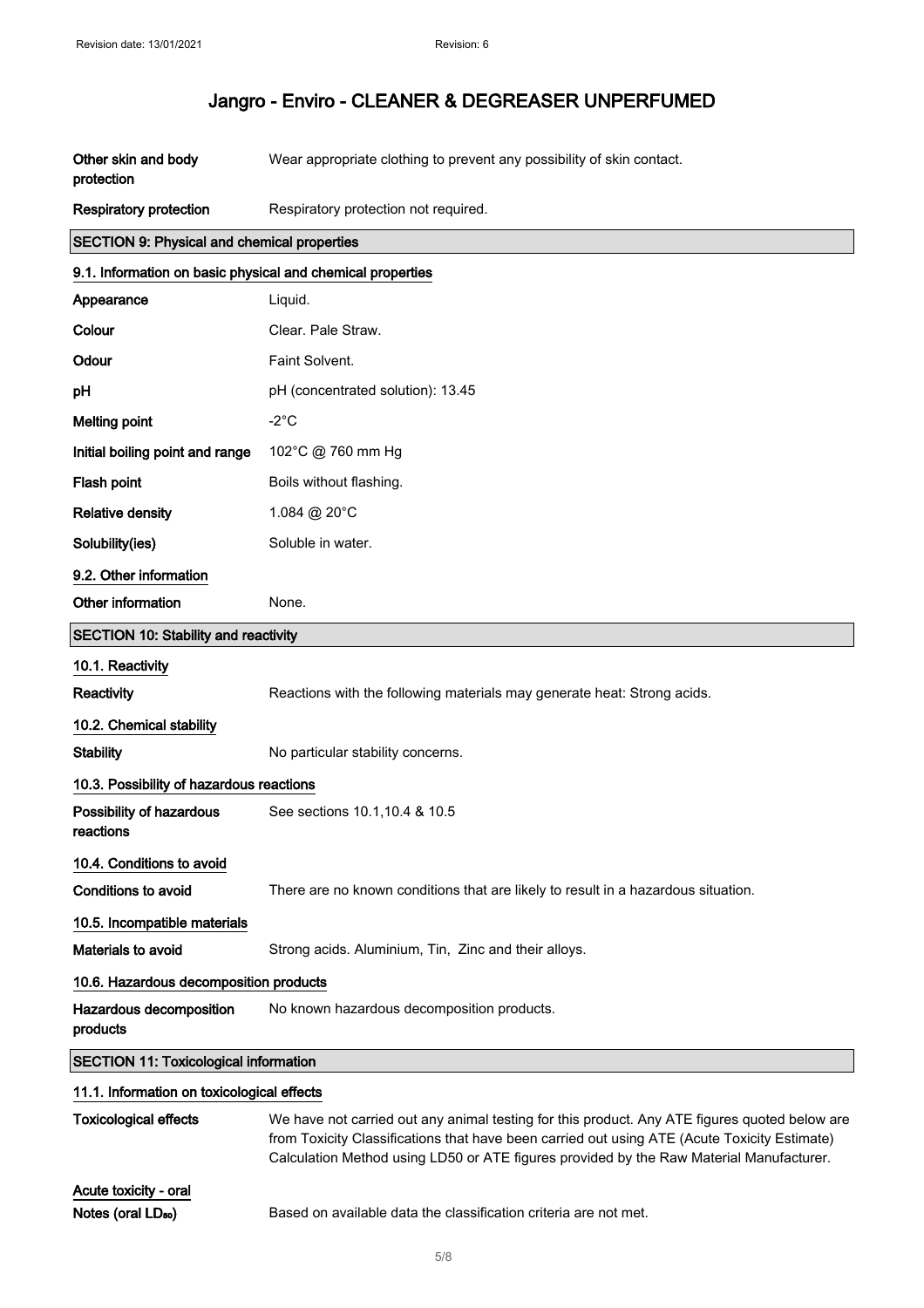| ATE oral (mg/kg)                           | 14,391.37                                                                                                                                                                                                                                                                        |  |  |
|--------------------------------------------|----------------------------------------------------------------------------------------------------------------------------------------------------------------------------------------------------------------------------------------------------------------------------------|--|--|
| Acute toxicity - dermal                    |                                                                                                                                                                                                                                                                                  |  |  |
| Notes (dermal LD <sub>50</sub> )           | Based on available data the classification criteria are not met.                                                                                                                                                                                                                 |  |  |
| ATE dermal (mg/kg)                         | 27,312.72                                                                                                                                                                                                                                                                        |  |  |
| Acute toxicity - inhalation                |                                                                                                                                                                                                                                                                                  |  |  |
| Notes (inhalation LC <sub>50</sub> )       | Based on available data the classification criteria are not met.                                                                                                                                                                                                                 |  |  |
| ATE inhalation (vapours mg/l) 275.58       |                                                                                                                                                                                                                                                                                  |  |  |
| <b>SECTION 12: Ecological information</b>  |                                                                                                                                                                                                                                                                                  |  |  |
| Ecotoxicity                                | Not regarded as dangerous for the environment.                                                                                                                                                                                                                                   |  |  |
| 12.1. Toxicity                             |                                                                                                                                                                                                                                                                                  |  |  |
| <b>Toxicity</b>                            | We have not carried out any Aquatic testing, therefore we have no Aquatic Toxicity Data<br>specifically for this product. The Aquatic Toxicity Data, where provided by the raw material<br>manufacturer for ingredients with aquatic toxicity, can be made available on request. |  |  |
| 12.2. Persistence and degradability        |                                                                                                                                                                                                                                                                                  |  |  |
|                                            | Persistence and degradability Sequestrant is readily degraded during biological effluent treatment processes.                                                                                                                                                                    |  |  |
| 12.3. Bioaccumulative potential            |                                                                                                                                                                                                                                                                                  |  |  |
| <b>Bioaccumulative potential</b>           | The product does not contain any substances expected to be bioaccumulating.                                                                                                                                                                                                      |  |  |
| 12.4. Mobility in soil                     |                                                                                                                                                                                                                                                                                  |  |  |
| <b>Mobility</b>                            | Not known.                                                                                                                                                                                                                                                                       |  |  |
| 12.5. Results of PBT and vPvB assessment   |                                                                                                                                                                                                                                                                                  |  |  |
| Results of PBT and vPvB<br>assessment      | This product does not contain any substances classified as PBT or vPvB.                                                                                                                                                                                                          |  |  |
| 12.6. Other adverse effects                |                                                                                                                                                                                                                                                                                  |  |  |
| Other adverse effects                      | Not known.                                                                                                                                                                                                                                                                       |  |  |
| <b>SECTION 13: Disposal considerations</b> |                                                                                                                                                                                                                                                                                  |  |  |
| 13.1. Waste treatment methods              |                                                                                                                                                                                                                                                                                  |  |  |
| <b>Disposal methods</b>                    | Discharge used solutions to drain. Small amounts (less than 5 Litres) of unwanted product<br>may be flushed with water to sewer. Larger volumes must be sent for disposal by approved<br>waste contractor. Rinse out empty container with water and consign to normal waste.     |  |  |
| <b>SECTION 14: Transport information</b>   |                                                                                                                                                                                                                                                                                  |  |  |
| 14.1. UN number                            |                                                                                                                                                                                                                                                                                  |  |  |
| UN No. (ADR/RID)                           | 3266                                                                                                                                                                                                                                                                             |  |  |
| UN No. (IMDG)                              | 3266                                                                                                                                                                                                                                                                             |  |  |
| UN No. (ICAO)                              | 3266                                                                                                                                                                                                                                                                             |  |  |
| 14.2. UN proper shipping name              |                                                                                                                                                                                                                                                                                  |  |  |
| Proper shipping name<br>(ADR/RID)          | CORROSIVE LIQUID, BASIC, INORGANIC, N.O.S. (disodium trioxosilicate)                                                                                                                                                                                                             |  |  |
|                                            | Proper shipping name (IMDG) CORROSIVE LIQUID, BASIC, INORGANIC, N.O.S. (disodium trioxosilicate)                                                                                                                                                                                 |  |  |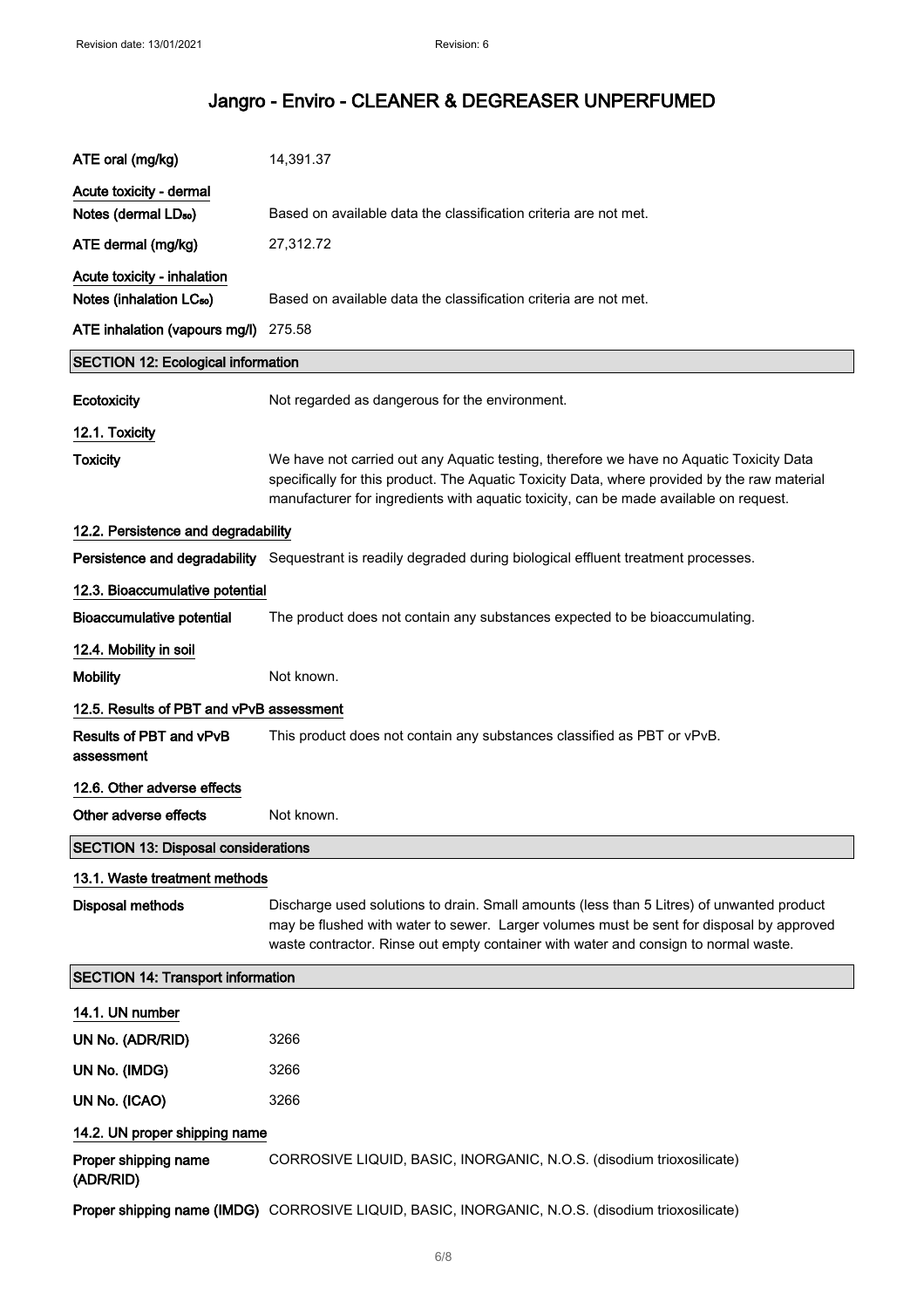Proper shipping name (ICAO) CORROSIVE LIQUID, BASIC, INORGANIC, N.O.S. (disodium trioxosilicate)

| 14.3. Transport hazard class(es) |                                |  |  |
|----------------------------------|--------------------------------|--|--|
| ADR/RID class                    | Class 8: Corrosive substance.  |  |  |
| ADR/RID label                    | 8                              |  |  |
| <b>IMDG class</b>                | Class 8: Corrosive substances. |  |  |
| ICAO class/division              | Class 8: Corrosive substances. |  |  |

### Transport labels



# 14.4. Packing group

| ADR/RID packing group       | Ш |
|-----------------------------|---|
| <b>IMDG packing group</b>   | Ш |
| ICAO packing group          | Ш |
| 14.5. Environmental hazards |   |

Environmentally hazardous substance/marine pollutant No.

|  | 14.6. Special precautions for user |  |
|--|------------------------------------|--|
|  |                                    |  |

| <b>EmS</b>              | F-A. S-B |
|-------------------------|----------|
| Tunnel restriction code | (E)      |

### 14.7. Transport in bulk according to Annex II of MARPOL and the IBC Code

**Transport in bulk according to** Not relevant. for a packaged product. Annex II of MARPOL 73/78 and the IBC Code

## SECTION 15: Regulatory information

#### 15.1. Safety, health and environmental regulations/legislation specific for the substance or mixture

| EU legislation | Safety Data Sheet prepared in accordance with REACH Commission Regulation (EU) No        |
|----------------|------------------------------------------------------------------------------------------|
|                | 2015/830 (which amends Regulation (EC) No 453/2010 & 1907/2006).                         |
|                | The product is as classified under GHS/CLP- Regulation (EC) No 1272/2008 classification, |
|                | labelling & packaging of substances & mixtures.                                          |
|                | Ingredients are listed with classification under GHS/CLP - Regulation (EC) No 1272/2008  |
|                | classification, labelling & packaging of substances & mixtures.                          |

### 15.2. Chemical safety assessment

No chemical safety assessment has been carried out as not applicable as this product is a mixture.

### SECTION 16: Other information